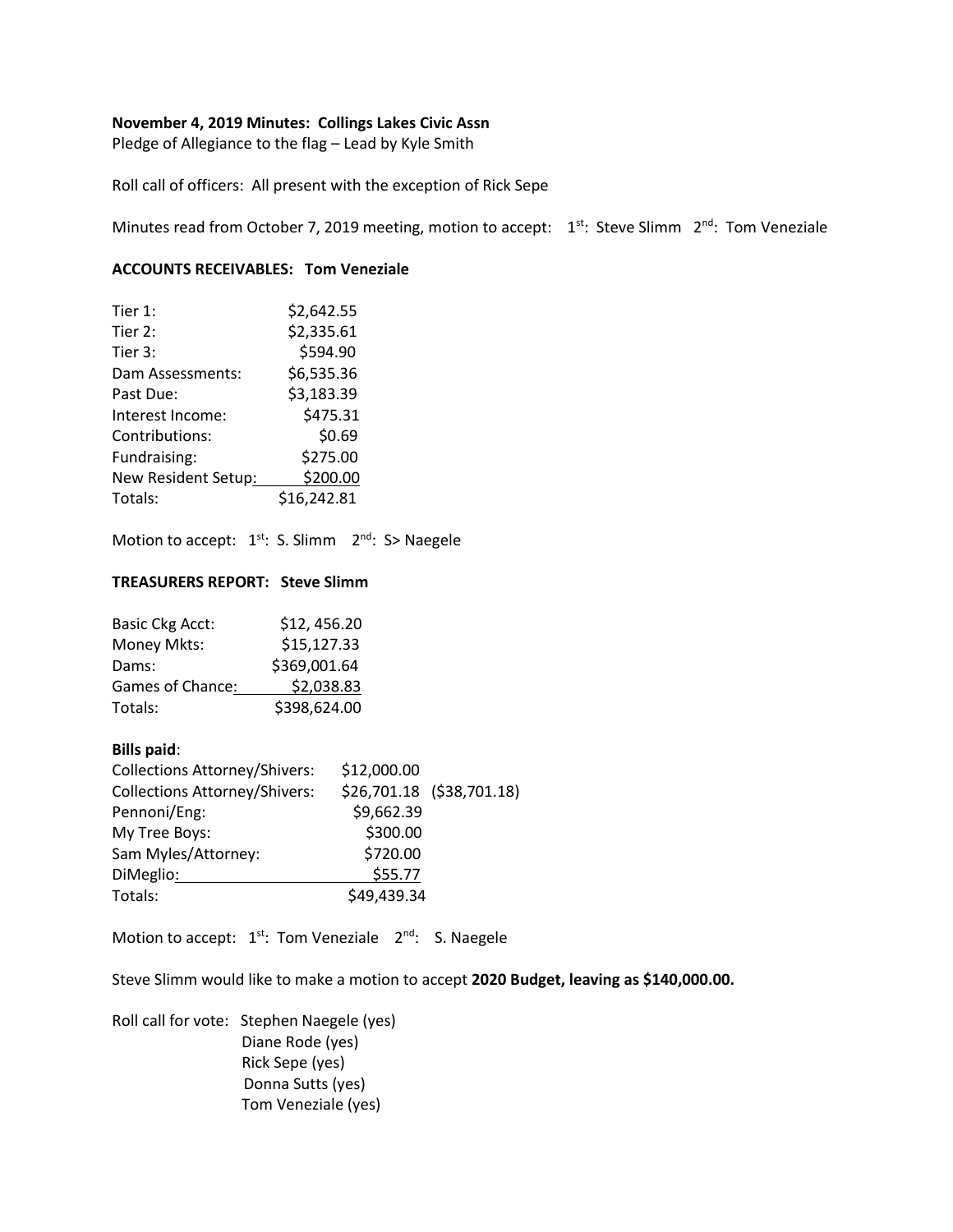Steve Slimm (yes) Motion accepted/passed (Note: President does not vote unless tied)

Floor opened for any questions from the residents, seeing none, moving forward.

Donna Sutts questioned is there a way we could show profits and losses year to date, on what's being spent and rec'd back concerning our legal fees. Kyle stated he would check with Steve Slimm to see if this is possible.

**BILLS FOR APPROVAL:** Dam Permits \$9.34

## **COMMITTEE REPORTS:**

## **Dams – Steve Bailey (Steve Slimm)**

All permits signed off for lake lowering for the season. Lake has begun to be lowered

#### **Grounds: Josh Andersen**

Flag at first beach needs to be replaced, will look into getting "an all weather flag".

## **Welcome Committee: Kathryn Nodolski**

Waiting on By laws and policies copies, more copies were dropped at Staples to be made up.

## F**undraising/Activities: Diane Rode/Donna Sutts**

- 1) We are continuing to sell our WaWa Hoagie Coupons (\$4/ea)
- 2) Due to new regulations on rules for Bingo (Coach bag bingo), we are thinking of moving to have a Silent

Auction instead.

3) We are also looking into another 50/50 large raffle, need to see about the cost / time to have tickets made.

#### **President's Report: Kyle Smith**

Working with Beth Grasso, from Pennoni Engineering to make sure all permits are up to date.

We will be awarding Bid for the Dam Replacement at our December 2, 2019 meeting, to Steve Zeuli

of R. D. Zeuli Inc., Berlin. NJ

Kyle would like to make a motion to accept Lynn Weiser/Veneziale to work as assistant doing what our

previous Mgmt company did, at a rate of \$800.00/month. This would be a trail period only from Nov  $1<sup>st</sup>/2019$  to

April 2020. (6 months), this is needed to help get our 990 taxes filed.

Roll call of officers for vote: S. Naegele (yes) D. Rode (no)